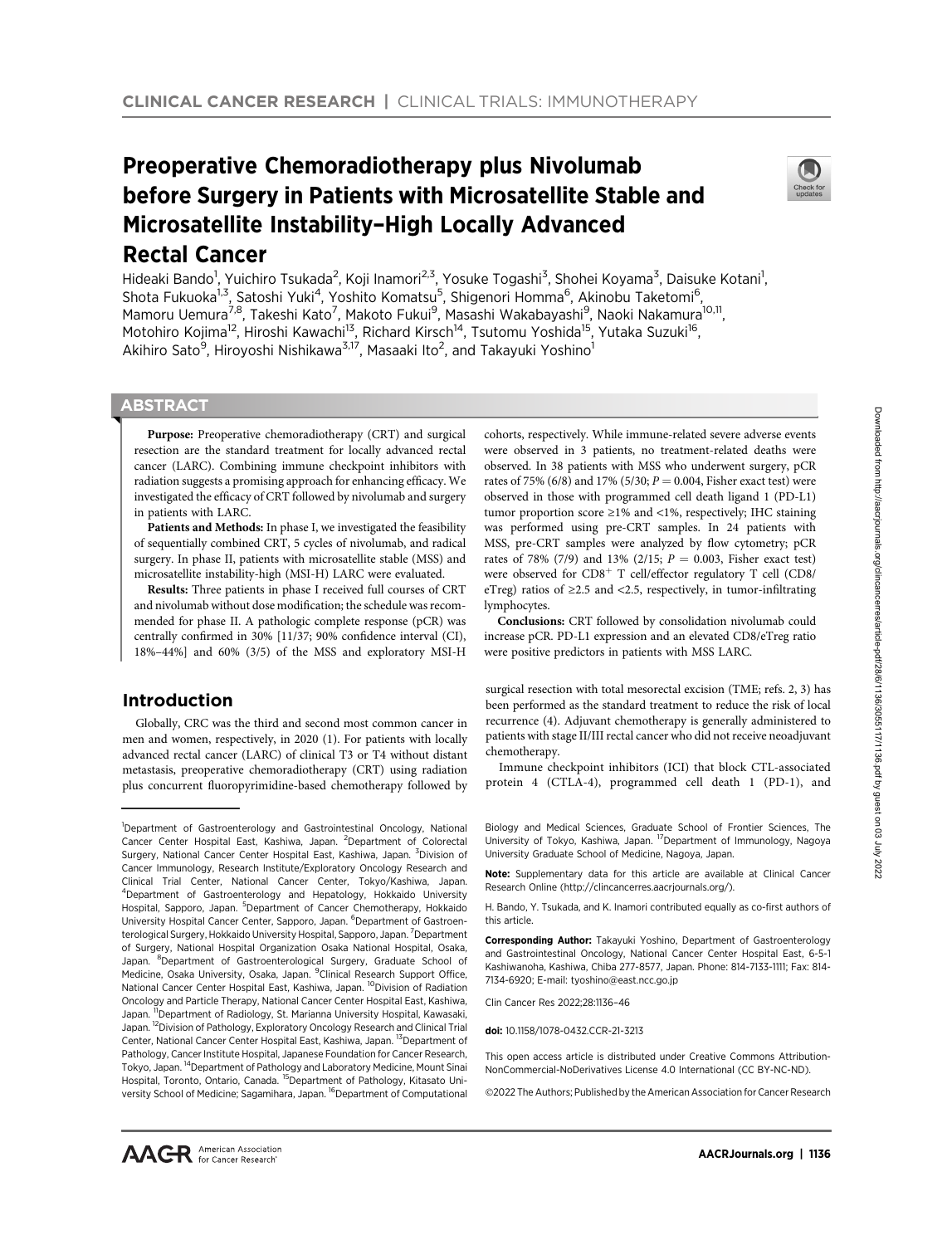In our clinical trial, preoperative chemoradiotherapy (CRT) followed by nivolumab and surgery indicated 30% [11/37; 90% confidence interval (CI), 18%–44%] and 60% (3/5) of pathologic complete response (pCR) rate with mild toxicities in patients with microsatellite stable (MSS) and microsatellite instability–high locally advanced rectal cancer (LARC), respectively. In the exploratory translational research for the MSS cohort, pCR rates of 75% (6/8) and 78% (7/9) were, respectively, observed in patients with PD-L1 ≥1% staining and elevated  $CD8^+$ /effector regulatory T-cell ratio in tumor-infiltrating lymphocytes (TIL). Ki-67, CTLA-4, and PD-1 expression by  $CDS^+$  T cells in pre-CRT samples of TILs was higher in the good responders. High estimates of efficacy were also observed in patients with consensus molecular subtype 1 and higher tumor mutational burden in pre-CRT samples. Those can be the potential efficacy predictors of CRT plus immunecheckpoint inhibitor.

programmed cell death ligand 1 (PD-L1) have become the standard therapy for various solid tumor types (5–7). In microsatellite instability–high (MSI-H) or mismatch-repair–deficient (dMMR) colorectal cancer, a strong association between the benefit of PD-1 blockade and the clinical benefit has been reported; although these are rare subtypes (8). Indeed, an anti–PD-1 antibody, pembrolizumab, was approved as first-line therapy both in the United States and Japan for metastatic disease. While neoadjuvant ICIs led to pathologic responses in microsatellite-stable (MSS) early-stage colon cancers in the Dutch NICHE study (NCT03026140; ref. 9), slight efficacies of ICIs have been reported in metastatic disease (10). Therefore, various combination treatments are being investigated to improve the efficacy of immunotherapies for this subtype (11–14).

Among the investigations above, combinations of ICIs with ionizing radiation are a promising approach because radiation may enhance the action of ICIs by several mechanisms, including tumor antigen release from direct tumor cell death and presentation of tumor-derived antigens, and activate the innate immune pathway through type I IFN and the stimulator of interferon genes (STING) pathway. Radiotherapy also increased T-cell infiltration and modulated immunosuppressive cells (15–17). Indeed, in preclinical melanoma and breast carcinoma xenografts models, the immune-stimulating effects of radiation were significantly increased when radiation was sequentially combined with an anti–PD-1 antibody. These increased the proportion of the tumor–antigen complexes and MHC molecules, and enhanced cross-presentation in lymph nodes and T-cell infiltration into tumors (18). The polyclonal T-cell response also mediated out-offield (abscopal) effects following local radiotherapy in renal cell, breast, and colorectal carcinoma mouse models (19, 20). Clinical trials for various types of metastatic cancer have shown that high-dose stereotactic body radiotherapy combined with ICIs increased responses in nonirradiated metastatic lesions, leading to better progression-free survival (PFS) and overall survival (OS) outcomes, than with ICI monotherapies (21–23). Furthermore, in patients with locally advanced unresectable non–small cell lung cancer, the sequential combination of conventional platinum-based CRT plus consolidation therapy with an anti–PD-L1 antibody showed significant improvement in both PFS (24) and OS (25). However, the ability of CRT followed by ICIs to lead to better PFS and OS outcomes in LARC has not been investigated.

## Patients and Methods

#### Study design

We initiated the proof-of-concept EPOC 1504 VOLTAGE study, which is an ongoing, nonrandomized, single-arm phase I/II trial across three academic hospitals (26). Phase I was designed to investigate the feasibility of PD-1 antibody nivolumab monotherapy and radical surgery after CRT, and to determine the recommended phase II dosing schedule in a " $3+3$ " cohort-based design. As a presetting decision rule, if no dose-limited toxicities (DLT) were observed in the first 3 patients, we would move forward to phase II. If ≥1 DLT was observed, 3 more patients would be included in phase I. Phase II was designed to evaluate the efficacy and safety of nivolumab and radical surgery in patients with primary LARC (cohort A). Although primary analysis was conducted in patients with MSS LARC (cohort A1), those with MSI-H LARC were also included in the exploratory analyses (cohort A2).

The trial protocol was approved by the institutional review board of each participating site before study initiation. The study was conducted in accordance with the tenets of the Declaration of Helsinki and Good Clinical Practice Guidelines, after approval by the ethics board of each institution, and was registered at ClinicalTrials.gov (NCT02948348). Written informed consent was obtained from all patients. The full list of inclusion and exclusion criteria is provided in the trial protocol.

#### Patient eligibility

The major eligibility criteria were as follows: treatment-naïve with rectal cancer located 12 cm from the anal verge; clinical stage T3–4 N0–2 M0; age ≥20 to <80 years; Eastern Cooperative Oncology Group (ECOG) performance status 0 or 1; treated using capecitabine  $(1,650 \text{ mg/m}^2 \text{ daily})$ -based concurrent CRT to a dose of 50.4 Gy (45 Gy/25 fractions to the pelvic cavity and 5.4 Gy/3 fractions boost to the primary lesion); and presence of sufficient organ function. Lymph node positivity was diagnosed on the basis of a short-axis diameter of >10 mm on MRI.

#### Procedures

The study treatments included five cycles of nivolumab monotherapy (240 mg every 2 weeks) and subsequent radical surgery using a sphincter-sparing procedure or abdominoperineal resection with TME, after CRT with capecitabine and radiation to a dose of 50.4 Gy, in 28 fractions. We planned to start nivolumab within 14 days of completion of preoperative CRT; the period between the end of CRT and radical surgery was planned for 12 weeks (Supplementary Fig. S1). For patients with favorable postoperative conditions, a maximum of 6 months on adjuvant treatment with mFOLFOX6 or CAPOX was recommended, at the investigator's discretion.

An exploratory biomarker study was also conducted using samples obtained from patients with MSS or MSI-H LARC. Serial tumor and blood samples were collected at four instances: pre-CRT, post-CRT, post-three cycles of nivolumab, and post-five cycles of nivolumab. The PD-L1 staining in pre-CRT tumor formalin-fixed paraffin-embedded samples was performed in vitro by diagnostic IHC staining (PD-L1 IHC 28–8 pharmDx, Agilent Technologies) according to the manufacturer's instructions. The PD-L1 status was evaluated using both the tumor proportion score (TPS) and the combined positive score (CPS). TPS is defined as the percentage of PD-L1 expression in tumor cells only, and CPS is defined as PD-L1 expression in tumor cells, lymphocytes, and macrophages/tumor cells  $\times$  100. Tumor-infiltrating lymphocytes (TIL), DNA, and RNA were extracted from tumor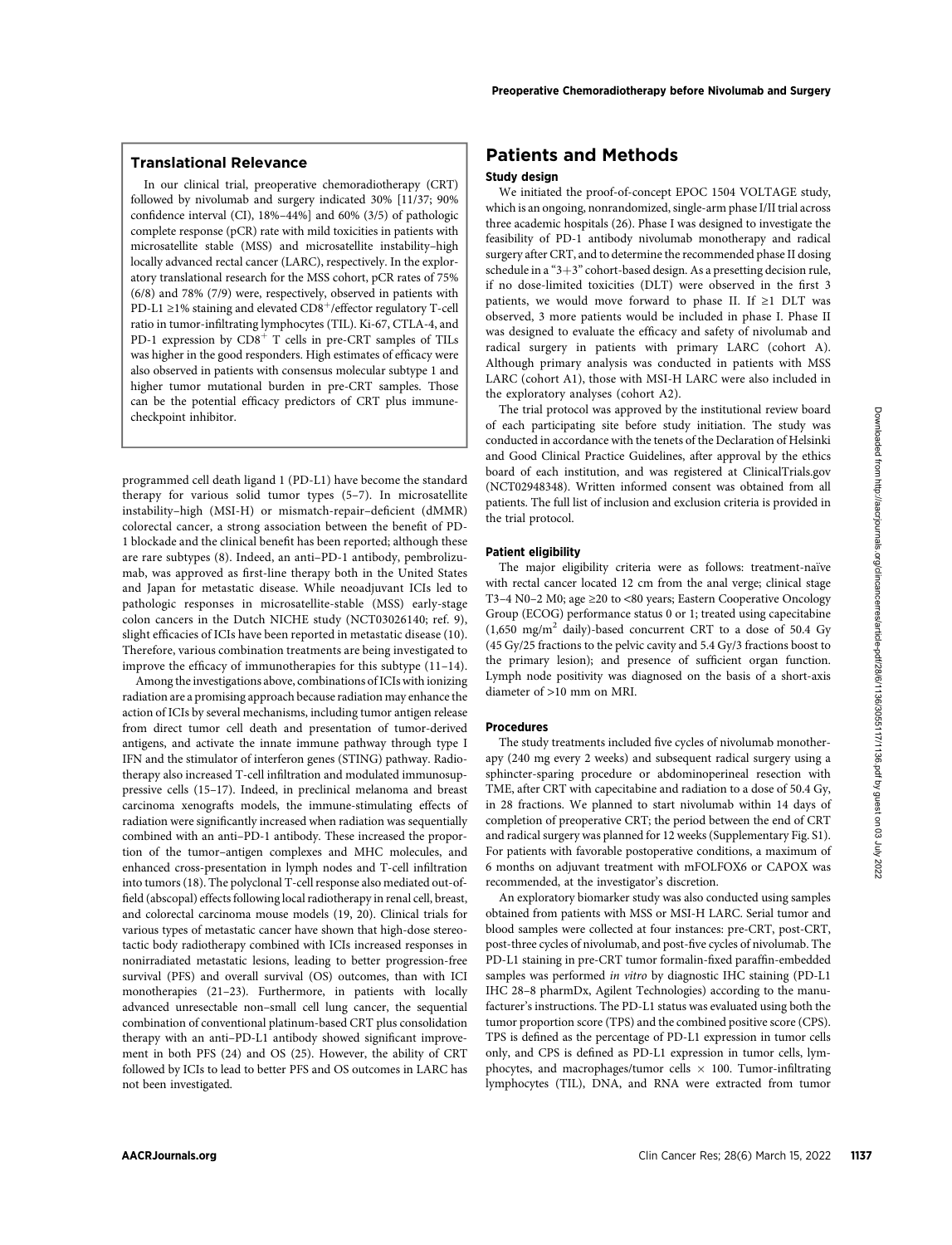samples while peripheral blood mononuclear cells (PBMC) were isolated from the blood, as normal samples. Immune status was analyzed by flow cytometry using the collected TILs and PBMCs (27). Whole-exome and RNA-sequencing analyses were conducted using the extracted DNA and RNA, respectively. All analyses were centrally and independently performed, blinded to the clinical outcomes. The methodology of the exploratory biomarker study is presented in the Supplementary Materials and Methods.

#### Assessment

The primary endpoint for patients with MSS LARC was the pathologic complete response (pCR) rate, as determined by an independent central pathology assessment committee. Histopathologic assessment of tumor regression was performed in accordance with the assessment criteria of the American Joint Committee on Cancer (AJCC) 7th edition. Tumor regression grade (TRG) 0 indicates no remaining viable cancer cells (complete response); TRG 1 indicates a single cell or small groups of cancer cells (moderate response); TRG 2 indicates residual cancer outgrown by fibrosis (minimal response); and TRG 3 indicates minimal, or no tumor death, with extensive residual cancer (poor response). We also calculated the neoadjuvant rectal score, using the clinical T, and pathologic T and N stages as surrogates for long-term results (28). Data on recurrent and vital status were collected and reported. However, relapse-free survival (RFS), which is defined as the time between surgery and the date of relapse or death, and overall survival (OS) were calculated but were not evaluated using the Kaplan–Meier method in this short-term study.

Safety analyses were performed using the Common Terminology Criteria for Adverse Events (CTCAE) ver. 4.0, and the Clavien– Dindo classification (ver. 2.0) was added for postoperative complications. We established both radiation and central surgical assessment committees to ensure the quality and safety of the study treatments.

#### Statistical analysis

Assuming null and alternative hypotheses, pCR rates of 10% and 30%, the required sample size for patients with MSS LARC was 37, with a one-sided alpha of 5% and power of 90%. Five patients with MSI-H LARC were also included in the exploratory analyses.

The primary endpoint was set to be analyzed in the first 37 patients who were eligible and received protocol treatment at the recommended phase II dosing schedule at least once. The confidence

| <b>Table 1.</b> Patient characteristics.                     |                          |                         |  |  |
|--------------------------------------------------------------|--------------------------|-------------------------|--|--|
|                                                              | <b>MSS</b><br>$(n = 39)$ | <b>MSI-H</b><br>$(n=5)$ |  |  |
| Age [median (range)]                                         | $61(33 - 79)$            | 58 (42-67)              |  |  |
| Sex (male/female)                                            | 26 (67%)/13 (33%)        | 3(67%)/2(33%)           |  |  |
| ECOG PS (0/1)                                                | 33 (85%)/6 (15%)         | 4 (80%)/1 (20%)         |  |  |
| T category $(T3/T4)$                                         | 34 (87%)/5 (13%)         | 5 (100%)/0 (0%)         |  |  |
| N category $(NO/N1-2)$                                       | 30 (77%)/9 (23%)         | 3(67%)/2(33%)           |  |  |
| Stage (II/III)                                               | 30 (77%)/9 (23%)         | 3(67%)/2(33%)           |  |  |
| Location of primary site from anal verge [median (range)]    | 7 cm (0-11.5)            | 6 cm $(3-8)$            |  |  |
| Time from the end of CRT to radical surgery [median (range)] | 12.7 weeks (10.9-15.7)   | 12.7 weeks (11.9-13.4)  |  |  |

Surgery (sphincter sparing/not sphincter sparing/other) 34 (87%)/4 (10%)/1 (3%)<sup>a</sup> 5 (100%)/0 (0%)/0 (0%) Adjuvant chemotherapy (performed/not performed) 30 (77%)/9 (23%) 1 (20%)/4 (80%)

<sup>a</sup>Surgical resection was not performed in one patient who achieved near-complete clinical response and refused treatment.

intervals (CI) of the pCR rate were calculated using the Clopper and Pearson method. The efficacy endpoints for all eligible patients who received protocol treatment at least once were analyzed. Safety endpoints were analyzed in patients who received protocol treatment at least once. All statistical analyses were performed using SAS Release version 9.4 (SAS Institute).

#### Data availability

The RNA- and DNA-sequencing data will be deposited into the Japanese Genotype-Phenotype Archive and will be made available on reasonable request for academic use and within the limitations of the provided informed consent. Accession process is ongoing. Every request will be reviewed by the institutional review board of the National Cancer Center (NCC); the researcher will need to sign a data access agreement with the NCC after approval.

## Results

#### Patient characteristics

Three patients with primary MSS LARC were enrolled in phase I. All 3 received both full courses of CRT and nivolumab (5 cycles) without dose modification and underwent radical surgical resection. No DLTs were observed (Supplementary Table S1). Therefore, five cycles of nivolumab (240 mg every 2 weeks) monotherapy prior to radical surgery was determined as the recommended phase II dosing schedule.

From January 2017 to October 2019, a total of 39 patients with MSS LARC and 5 patients with MSI-H LARC were enrolled. The first 37 consecutive patients with MSS LARC were included in the primary endpoint analysis, while the efficacy and safety analyses were performed using data from all 39 patients with MSS LARC. Patient characteristics of both MSS and MSI-H patients are shown in Table 1. Quality-assured CRT was performed for all enrolled patients according to the assessments of the radiation assessment committee.

#### **Efficacy**

According to the pathologic assessment by independent central pathologists, 11 patients [30% (11/37); 90% confidence interval (CI), 18%–44%] achieved TRG 0, resulting in a pCR rate of 30% in patients with MSS LARC. Thus, the primary endpoint of this study was met. When the 3 patients (8%) who achieved TRG 1 were included, 14 (38%) achieved TRG 0 or 1, which has been associated with a favorable prognosis (29). In T4- and/or N-positive cases, a pCR rate of 33% (3/9)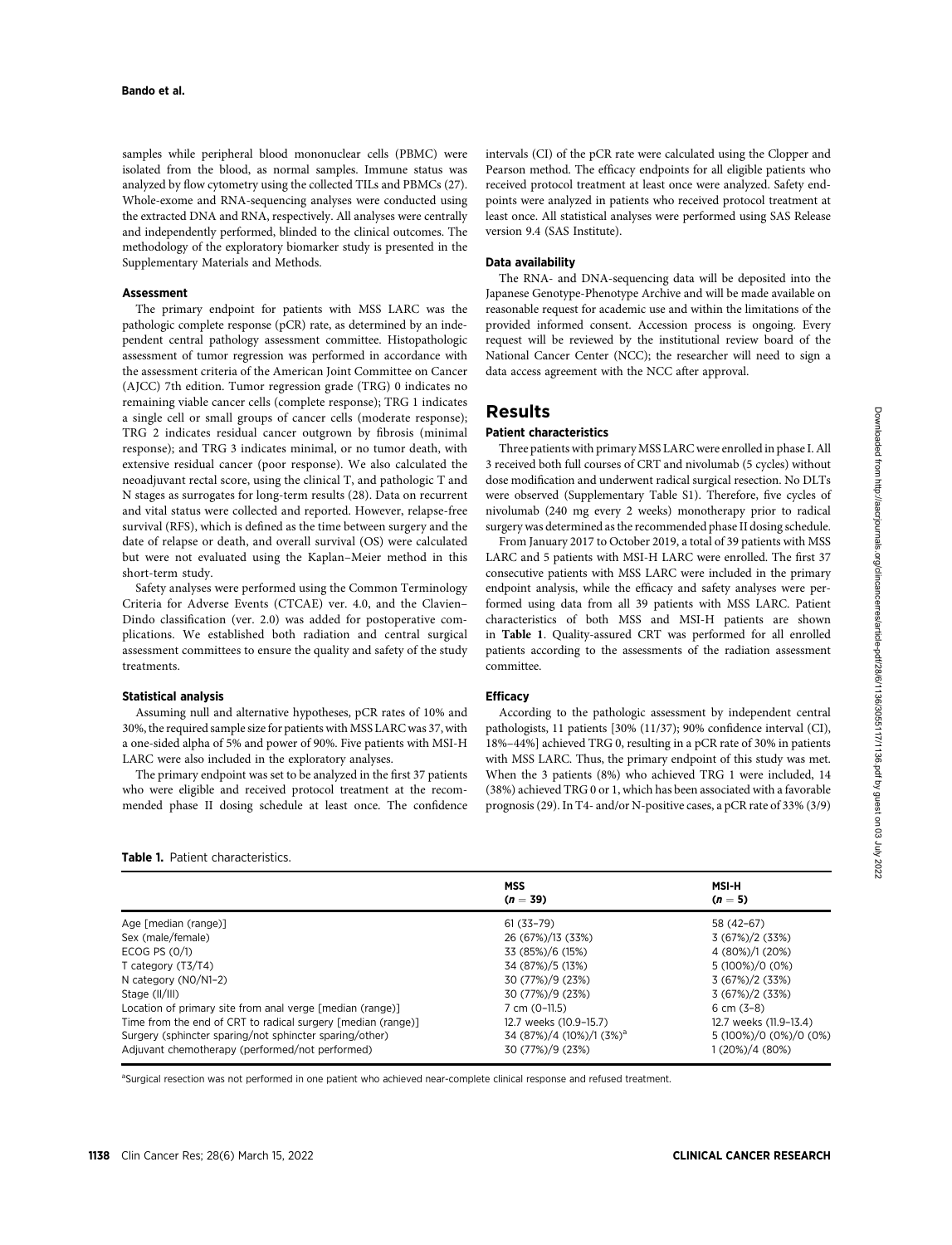| muependent central assessment committee.                                                       |                                |                   |  |
|------------------------------------------------------------------------------------------------|--------------------------------|-------------------|--|
| AJCC tumor regression grade                                                                    | MSS <sup>a</sup><br>$(N = 37)$ | MSI-H<br>$(N=5)$  |  |
| O(pCR)                                                                                         | 11 (30%)                       | 3(60%)            |  |
| 1                                                                                              | 3(8%)                          | 0(0%)             |  |
| 2                                                                                              | 15 (41%)                       | 2(40%)            |  |
| 3                                                                                              | 7 (19%)                        | $0(0\%)$          |  |
| Not evaluated <sup>b</sup>                                                                     | 1(3%)                          | $0(0\%)$          |  |
| Neoadjuvant rectal score                                                                       | $8.4(0.0 - 50.4)$              | $0.9(0.9 - 20.4)$ |  |
| Macroscopic evaluation of resection<br>specimen (complete/nearly<br>complete/incomplete/other) | $26/5/5/l^{b}$                 | 4/0/1/0           |  |

Table 2. Pathologic assessment of resected specimens by the independent central assessment committee.

<sup>a</sup>In total, 39 patients were included in cohort A1. The primary endpoint was analyzed in the first 37 consecutive patients. The AJCC tumor regression grades of the remaining two patients were grade 1 and grade 3.

<sup>b</sup>Surgical resection was not performed in one patient who achieved nearcomplete clinical response and refused treatment.

was observed (Supplementary Table S2). In patients with MSI-H LARC, 3 patients (60%) achieved TRG 0 (pCR), and the remaining 2 patients achieved TRG 2. The median neoadjuvant rectal (NAR) scores of patients with MSS and MSI-H LARC were 8.4 (0.0–50.4) and 0.9 (0.9–20.4), respectively (Table 2).

As of December 2020, 6 patients with MSS LARC experienced recurrence (two local and four distant), and no patients with MSI-H LARC experienced recurrence after a median follow-up of 32.9 and 17.2 months, respectively (Fig. 1).

#### Safety

In patients with MSS LARC, the major adverse events evaluated by the Common Terminology Criteria for Adverse Events (CTCAE) ver. 4.0, were as follows: nivolumab-related adverse events were pruritus (20.5%), hyperthyroidism (12.8%), and AST (12.8%) and ALT elevation (12.8%); and surgery-related adverse events were ileus (10.5%), pelvic abscess (10.5%), and urinary retention (10.5%; Supplementary Table S3). Serious adverse events related to nivolumab or surgery were reported in 8 patients, and immune-related severe adverse events were observed in 3 patients (grade 3 myasthenia, grade 3 interstitial nephritis, and grade 2 peripheral motor neuropathy); all patients fully recovered, and radical surgical resection was performed. During the follow-up period, one additional patient developed grade 2 colitis. No treatment-related deaths were recorded.

#### PD-L1 positivity and elevated CD8/eTreg ratio as significant predictors of pCR in patients with MSS LARC

In the 38 patients with MSS LARC who had surgery, 8 (21%) had a positive PD-L1 TPS (PD-L1 expression in ≥1% of tumor cells) in pre-CRT samples according to in vitro diagnostic IHC staining (PD-L1 28–8 pharmDx assay, Agilent Technologies). Furthermore, pCR rates of 75% (6/8) and 17% (5/29) ( $P = 0.004$ , Fisher exact test) were observed in patients with positive and negative PD-L1 TPS, respectively (Table 3).

On the contrary, 28 patients (74%) had a positive PD-L1 CPS in pre-CRT samples and no significant differences in pCR were observed between positive (32%) and negative (20%) PD-L1 CPS (Supplementary Table S4). Remarkably, all 6 patients with MSS with recurrence tested negative for PD-L1/TPS (Fig. 1).

Preoperative Chemoradiotherapy before Nivolumab and Surgery

evaluated by flow cytometry. We classified human Treg cells based on the expression levels of the naïve T-cell markers CD45RA and FOXP3 (27, 30, 31) to avoid interference with effector  $CD4^+$ T cells (32), as follows: naïve Treg cells (CD45RA<sup>+</sup>FoxP3<sup>lo</sup>CD4<sup>+</sup>; I); effector Treg (eTreg) cells (CD45RA<sup>-</sup>FoxP3<sup>hi</sup>CD4<sup>+</sup>; II); and non-Treg cells  $(CD45RA^-FoxP3^{lo}CD4^+; III; Fig. 2A)$ .

The frequency of eTreg cells was higher in TILs than in PBMCs in pre-CRT samples (P < 0.0001, Mann–Whitney U test, Supplementary Fig. S2A). The frequency of eTreg cells in TILs was consistently higher at all four time points in patients who achieved TRG 2 or 3 than in those with TRG 0 or 1 (Fig. 2B). As the percentage of  ${\rm CD3}^+$ T cells in live TILs significantly decreased after CRT (Supplementary Fig. S2B) and the ratio of immunostimulant and immunosuppressive cells is expected to be an optimal measure for evaluating immune status (33), we investigated the  $CD8<sup>+</sup>$  T cells/eTreg cells (CD8/eTreg) ratio in TILs for 24 patients with analyzable serial samples. The CD8/eTreg ratio in TILs pre-CRT in patients who achieved pCR was significantly higher than that in patients who did not achieve pCR ( $P = 0.012$ , Mann-Whitney U test; Fig. 2C). When we divided patients based on the ROC curve analysis (cut-off value: 2.5, Supplementary Fig. S2C), pCR rates of 78% (7/9) and 13% (2/ 15) were observed according to TIL CD8/eTreg ratios ≥2.5 and <2.5, respectively ( $P = 0.003$ , Fisher exact test, **Table 3**). Moreover, CD8/ eTreg ratios in TILs were consistently higher in patients who achieved pCR during study treatments than in those who did not (non-pCR; Fig. 2D), and the same trends were also observed in patients with TRG 0–1 (Supplementary Fig. S2D and S2E).

When we evaluated PD-L1 expression and the CD8/eTreg ratio in TILs jointly in the 24 patients with serial specimen collection, a pCR rate of 100% (5/5) was observed in patients with both PD-L1/TPS  $\geq$  1% and a CD8/eTreg ratio in TILs  $\geq$  2.5. On the other hand, a pCR rate of 8% (1/12) was observed in patients with both PD-L1/TPS <1% and a CD8/eTreg ratio in TILs < 2.5 (Table 3), and all patients with TRG 3 were included in this subpopulation.

Five patients with MSI-H LARC were evaluated, and neither the PD-L1/TPS status nor the CD8/eTreg ratio in TILs from pre-CRT samples was associated with the efficacy of study treatment in this exploratory analysis (Table 3).

Taken together, these results suggest that both PD-L1 expression in pre-CRT tumor cells and the CD8/eTreg ratio in TILs were strong predictive markers of pCR in patients with MSS LARC treated with our sequential therapy. Thus, a combination of these biomarkers potentially identifies the patients who exhibit response to this sequential therapy with the highest efficacy.

#### Ki-67, CTLA-4, and PD-1 expression by T cells as significant predictors of the efficacy of chemoradiotherapy plus nivolumab in patients with MSS LARC

As the correlations between Ki-67, CTLA-4, and PD-1 expression levels in T cells and the efficacy of ICIs have been reported (9, 34, 35), we investigated the correlation between these factors and the efficacy of our sequential therapies. Ki-67, CTLA-4, and PD-1 expression levels by  $CDS<sup>+</sup>$  T cells in TILs was significantly higher in the pre-CRT samples of patients who achieved TRG 0–1 than in those who achieved TRG 2-3 ( $P = 0.020$ ,  $P = 0.030$ ,  $P = 0.015$ , respectively, Mann– Whitney U test, Fig. 3A).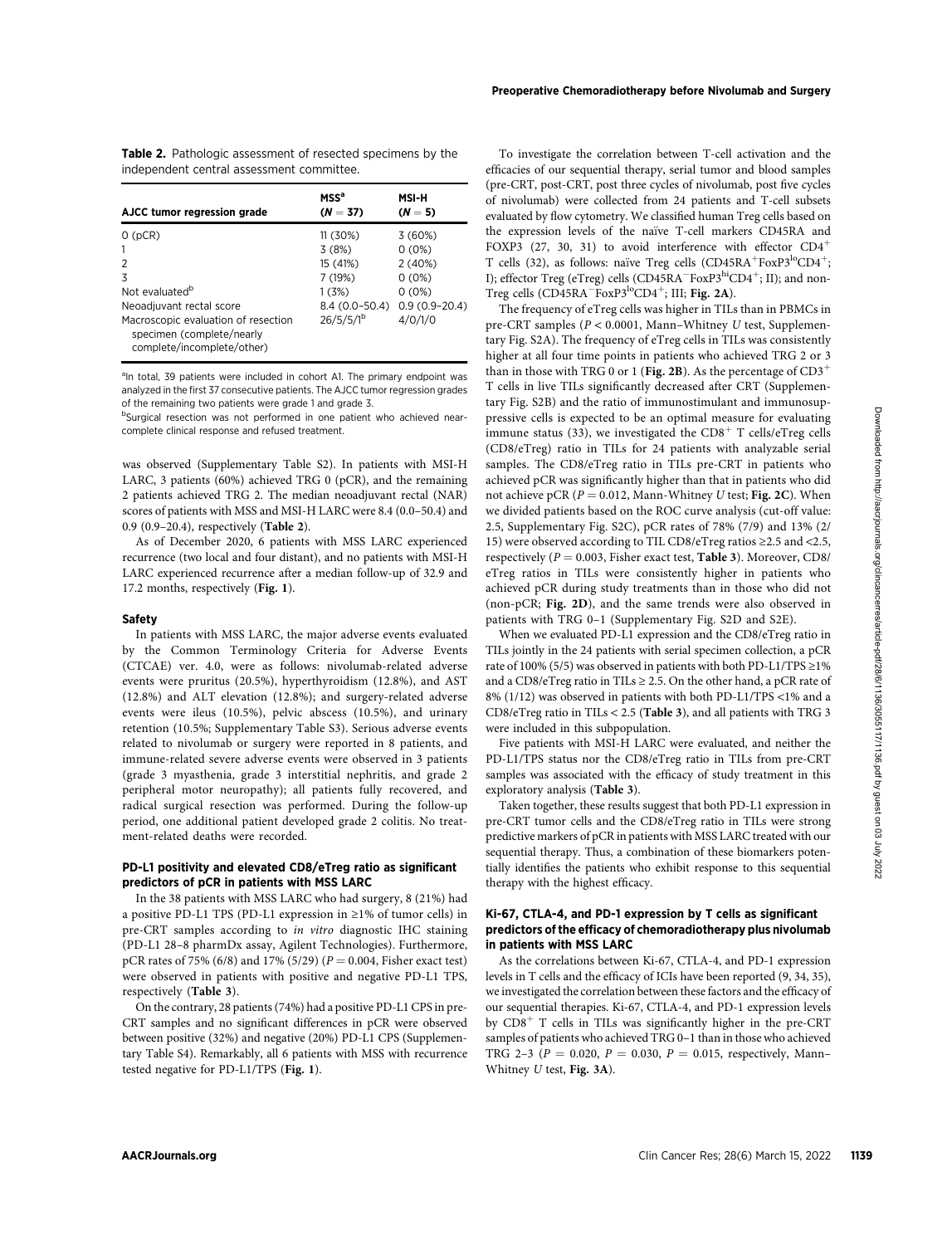Bando et al.



#### Figure 1.

Representative effects of preoperative chemoradiation plus consolidation nivolumab monotherapy. Swimmer's plot of overall survival. From January 2017 to October 2019, a total of 39 patients with microsatellite stable (MSS) locally advanced rectal cancer (LARC) and 5 patients with microsatellite instability-high (MSI-H) LARC were enrolled. Radical surgery was performed for all patients, excluding one patient who declined surgery after achieving a near-complete clinical response with nivolumab. As of December 2020, six patients with MSS LARC experienced recurrence (two local and four distant), and no patients with MSI-H LARC experienced recurrence after a median follow-up of 32.9 and 17.2 months, respectively. One patient with MSS LARC died. The patient who achieved a near-complete clinical response and declined surgery experienced local regrowth and distant metastasis after 18.3 months of follow-up; there was no option for curative resection due to the multiple distant metastases.

Although Ki-67 expression by  $CD8<sup>+</sup>$  T cells was increased after CRT in both PBMCs and TILs, there were no significant differences between those who achieved TRG 0–1 and those who achieved TRG 2–3 (Supplementary Fig. S3B). In contrast, PD-1 expression by  $CD8<sup>+</sup>$ T cells in TILs, especially in CD45RA<sup>-</sup>CCR7<sup>-</sup> effector memory ( $T_{EM}$ ) cell subset, was significantly higher in patients who achieved TRG 0–1, both before and after CRT, than in those who achieved TRG 2– 3 (pre-CRT  $P = 0.015$ , post-CRT  $P = 0.0009$ , Mann–Whitney U test, Fig. 3B).

Conversely, CTLA-4 expression by both  $CD4^+$  and  $CD8^+$  T cells in TILs, especially in the  $T_{EM}$  cell subset, was decreased in patients who achieved TRG 0–1 and tended to increase in patients who achieved TRG 2–3 during nivolumab treatment (Supplementary Fig. S3C and S3D). Furthermore, CTLA-4 expression by both  $CD4^+$  and  $CD8^+$ T cells, especially by  $T_{EM}$ , was significantly higher after 5 cycles of nivolumab in patients who achieved TRG 2–3 than in those who achieved TRG 0-1 (CD4<sup>+</sup> T cells and the T<sub>EM</sub>,  $P = 0.006$  and  $P =$  0.008; CD8 $^+$  T cells and the  ${\rm T_{EM}}, P =$  0.024 and  $P =$  0.024, Mann– Whitney U test, Fig. 3C and D). Taken together, Ki-67, CTLA-4, and PD-1 expression by  $CDS<sup>+</sup> T$  cells in TILs from pre-CRT samples are positive predictive markers of pCR with our sequential therapies. The elevated CTLA-4 expressions by both  $CD4^+$  and  $CD8^+$  T cells after nivolumab might be associated with the reduced efficacy of nivolumab: a potential resistance mechanism of nivolumab monotherapy.

#### Consensus molecular subtype and tumor mutational burden as significant predictors of chemoradiotherapy plus nivolumab efficacy

To investigate the correlations between the status of gene mutations/expressions and the efficacy of our sequential therapy, wholeexome sequencing (WES) and RNA sequencing were performed in pre-CRT samples from 24 patients with MSS LARC and 5 patients with MSI-H LARC. Of 21 patients with MSS LARC whose consensus molecular subtype (CMS) was analyzable, those with CMS1 (MSIimmune) subtype achieved pCR rates of 100% (2/2). In contrast, patients with CMS2 (canonical), CMS3 (metabolic), and CMS4 (mesenchymal) achieved pCR rates of 29% (2/7), 40% (2/5), and 29% (2/7), respectively (Supplementary Table S5), indicating that CMS1 which is associated with gene expression of diffuse immune infiltrate is correlated with the efficacy of our sequential therapy. The tumor mutational burden (TMB) in the pre-CRT samples from the patients with MSI-H LARC  $(n = 5)$  was significantly higher than that in the samples from patients with MSS LARC ( $n = 19$ ; median 13.2 mutations/Mbp vs. median 0.99 mutations/Mbp, P < 0.0001, Mann–Whitney U test, Fig. 3E). In patients with MSS LARC, the TMB in the pre-CRT samples was significantly higher in patients with TRG 0–1 (median 1.45 mutations/Mbp) than in those with TRG 2–3 (median 0.84 mutations/Mbp;  $P = 0.016$ , Mann-Whitney U test, Fig. 3F). However, no similar trends between those who achieved pCR and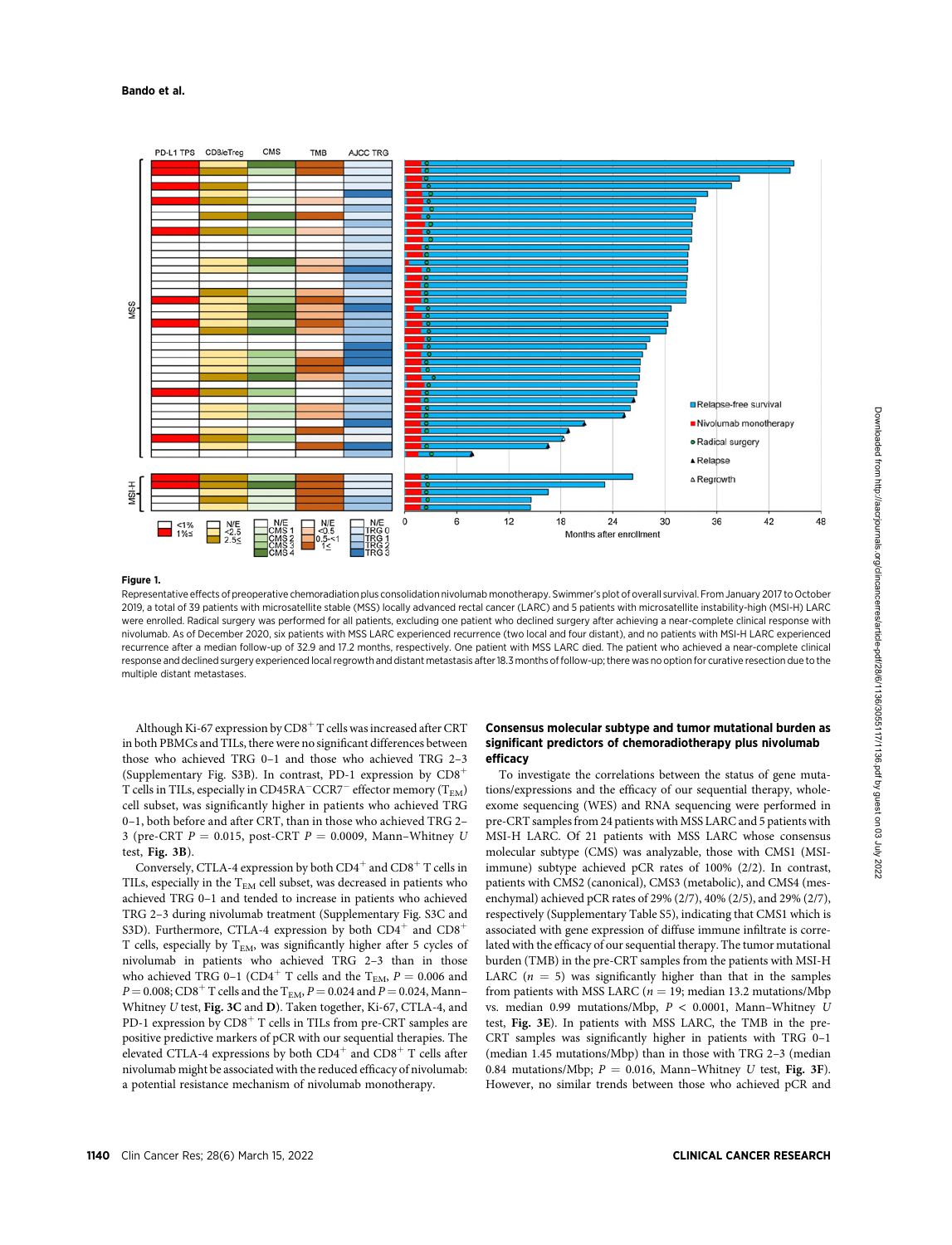Table 3. Correlation between the pCR rate and biomarkers of enhanced immune activation in both tumor and immune cells.

|                         | pCR rate in MSS patients   | pCR rate in MSI-H patients |
|-------------------------|----------------------------|----------------------------|
|                         | $(N = 38)$                 | $(N=5)$                    |
| PD-L1 $(TPS)^a \ge 1\%$ | 75% $(6/8)^b$              | -                          |
| $PD-L1$ (TPS) $<1\%$    | $17\%$ (5/30) <sup>b</sup> | $60\%$ (3/5)               |

| Correlation between the pCR rate and the CD8/eTreg ratio in tumor-infiltrating lymphocytes (TILs) before chemoradiotherapy |                            |                            |  |  |
|----------------------------------------------------------------------------------------------------------------------------|----------------------------|----------------------------|--|--|
|                                                                                                                            | pCR rate in MSS patients   | pCR rate in MSI-H patients |  |  |
|                                                                                                                            | $(N = 24)$                 | $(N=5)$                    |  |  |
| CD8/eTreg ratio before CRT $\geq$ 2.5                                                                                      | $78\% (7/9)^c$             | $67\% (2/3)$               |  |  |
| CD8/eTreg ratio before CRT <2.5                                                                                            | $13\%$ (2/15) <sup>c</sup> | 50% (1/2)                  |  |  |

pCR rate by combined analysis of both PD-L1 expression using the TPS and the CD8/eTreg ratio before chemoradiotherapy in patients with MSS LARC  $(N = 24)$ 

|                                               | $CD8/eTreg \geq 2.5$          | CD8/eTreg < 2.5        | Total                      |  |
|-----------------------------------------------|-------------------------------|------------------------|----------------------------|--|
| PD-L1 (TPS) $\geq$ 1%<br>$PD-L1$ (TPS) $<$ 1% | $100\% (5/5)$<br>$50\% (2/4)$ | 33% (1/3)<br>8% (1/12) | 75% (6/8)<br>$19\%$ (3/16) |  |
|                                               |                               |                        |                            |  |

Abbreviations: pCR, pathologic complete response; TPS, tumor proportion score; CD8/eTreg, CD8+ T cell/effector regulatory T cell; TILs, tumor-infiltrating lymphocytes; MSS, microsatellite-stable; MSI-H, microsatellite-instability–high; LARC, locally advanced rectal cancer.

 ${}^{\text{a}}$ TPS = (PD-L1 positive tumor cells/all tumor cells)  $\times$  100.

 ${}^{b}P = 0.004$ , Fisher's exact test.<br> ${}^{c}P = 0.003$ , Fisher's exact test.

 ${}^cP = 0.003$ . Fisher's exact test.

those who did not (non-pCR) were observed in the MSI-H group, although a small number of samples was investigated. Thus, higher TMB in patients with MSS LARC might be a good predictor of efficacy of our sequential therapy.

#### Microbiome analysis

To comprehensively investigate the correlations between fecal microbiomes and the efficacies of our sequential therapy, 16S ribosomal RNA (rRNA) sequencing was performed in the post-CRT stool samples from 32 patients with MSS LARC. The diversity of the fecal microbiomes was not significantly different between patients with pCR and those with non-pCR when evaluated using either the abundance of operational taxonomic units (OTU) or the Shannon index. The same was also true when comparing the diversity of the fecal microbiomes between patients who achieved TRG 0–1 and patients who achieved TRG 2–3 (Supplementary Fig. S4A). Beta diversities visualized using principal coordinate analysis (PCoA) were also not significantly different (Supplementary Fig. S4B). Considering the relative abundance of bacterial genera, no significant differences were found between patients with pCR and those with non-pCR (Supplementary Fig. S4C), indicating the diversity of fecal microbiome and the relative abundance of bacterial genera had no strong correlations to the efficacy of our sequential therapy in this limited sample.

### **Discussion**

CRT followed by radical surgery is the standard therapy for patients with LARC. However, further developments are expected to improve both local and distant control. While ICIs have shown promise in solid tumors, they have been largely ineffective in patients with MSS CRC. To evaluate whether combining CRT and ICIs could improve efficacy in patients with MSS LARC, we performed this proof-of-concept study. Although several results of the combination of CRT and ICI in patients with LARC have been reported, this study is the first to investigate the efficacy and safety of preoperative CRT followed by ICIs in patients with LARC (26). We report that CRT followed by five cycles of consolidation nivolumab and radical surgery showed a promising pCR rate of 30% and acceptable mild toxicities in patients with MSS LARC, although it is a nonrandomized, single-arm, phase II trial. Our sequential combination also achieved a 60% pCR rate in patients with MSI-H LARC, suggesting the increased efficacy of nivolumab in this subgroup. Although the number of patients with MSI-H LARC was small due to the low incidence of left-sided MSI-H CRC (36), promising pCR rates suggested that CRT followed by nivolumab has potential to become the favorable treatment option for that population.

A meta-analysis that included previous prospective and retrospective studies suggested an association between longer intervals from CRT completion to surgery and improved pCR rates (37). However, the randomized GRECCAR6 trial demonstrated that an interval of 11 weeks yielded no significant differences in pCR rates as compared to 7 weeks (7 weeks, 15.0% vs. 11 weeks, 17.4%;  $P = 0.598$ ; ref. 38). Another single-arm phase II trial demonstrated a 30% pCR rate with CRT followed by four cycles of consolidation FOLFOX at 12-week intervals (39). We observed a 30% pCR rate at a median 12.7-week interval in our MSS LARC cases, without consolidation FOLFOX, which suggested additional efficacy of nivolumab.

The recent NRG-GI002 study reported that preoperative FOLFOX followed by CRT with concurrent pembrolizumab did not improve pCR rates as compared with FOLFOX followed only by CRT (31.9% vs. 29.4%,  $P = 0.75$ ; ref. 40). While there is no evidence to compare that concurrent or sequential combination of ICIs is a better strategy, our study suggests that CRT followed by consolidation nivolumab may enhance efficacy in certain subgroups of patients with LARC.

While a pCR rate of 30% in patients with MSS LARC was similar to that of previous single-arm phase II trials combining CRT and targeted therapies, our study differs in that we also performed various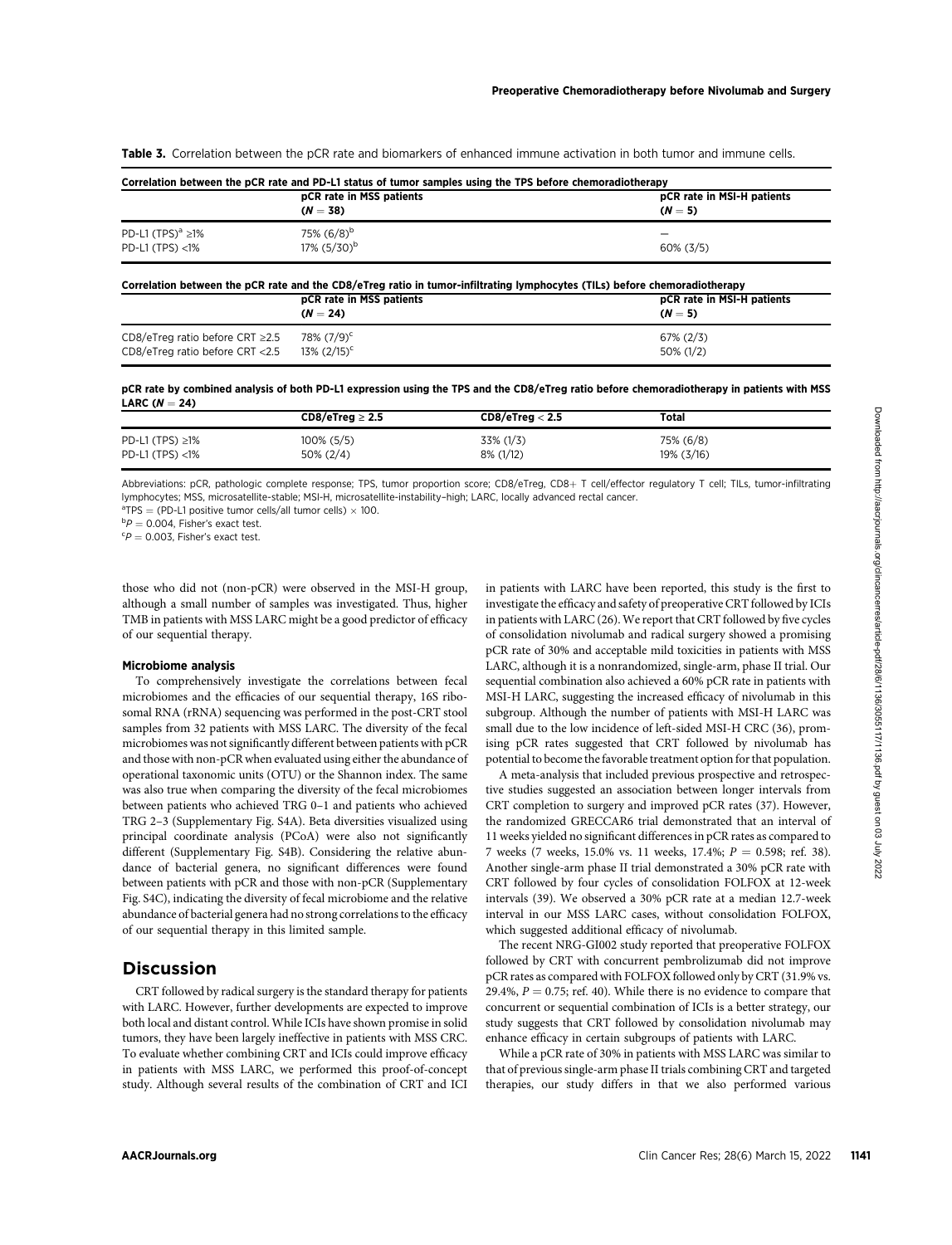

#### Figure 2.

Comparison of effector regulatory T (eTreg) cells and CD8<sup>+</sup> T cells in tumor infiltrating lymphocytes (TILs) between responders and non-responders. A, Peripheral blood mononuclear cells (PBMCs) and TILs were collected from 24 patients with microsatellite stable (MSS) locally advanced rectal cancer (LARC) who were enrolled in the VOLTAGE and subjected to flow cytometry. Representative flow cytometry plots are shown. Based on the expression levels of the naive T-cell markers CD45RA and FOXP3, we defined naive Treg cells (CD45RA<sup>+</sup>FoxP3<sup>lo</sup>CD4<sup>+</sup>) (I), effector Treg (eTreg) cells (CD45RA<sup>-F</sup>oxP3<sup>hi</sup>CD4<sup>+</sup>) (II), and non-Treg cells (CD45RA<sup>-</sup>FoxP3<sup>lo</sup>CD4<sup>+</sup>) (III). **B,** Percentage of eTreg cells in CD3<sup>+</sup> T cells of TILs in patients who achieved tumor regression grade (TRG) 2-3 and in patients who achieved TRG 0-1 at four time points (pre-CRT, post-CRT, post-3 cycles of nivolumab, and post-5 cycles of nivolumab) is shown. The median and interquartile range of TRG 0-1 and TRG 2-3 patients per group, respectively, are shown. The differences between the two groups of patients were compared using a Mann-Whitney U test. C, The CD8<sup>+</sup> T cell/eTreg cell (CD8/eTreg) ratios in TILs in patients who achieved pathologic complete response (pCR) and in patients who achieved non-pCR at the pre-CRT time point are shown. The differences between the two groups of patients were compared using a Mann-Whitney U test. D, The CD8/eTreg ratios in TILs in patients who achieved pCR and in patients who achieved non-pCR at four time points (pre-CRT, post-CRT, post-3 cycles of nivolumab, and post-5 cycles of nivolumab) are shown. The median and interquartile range of pCR and non-pCR patients per group, respectively, are shown. The differences between the two groups of patients were compared using a Mann-Whitney U test. Naive (CCR7+CD45RA+); CM, central memory (CCR7+CD45RA-); EM, effector memory (CCR7<sup>-</sup>CD45RA<sup>-</sup>); TEMRA, terminally differentiated effector memory (CCR7<sup>-</sup>CD45RA<sup>+</sup>).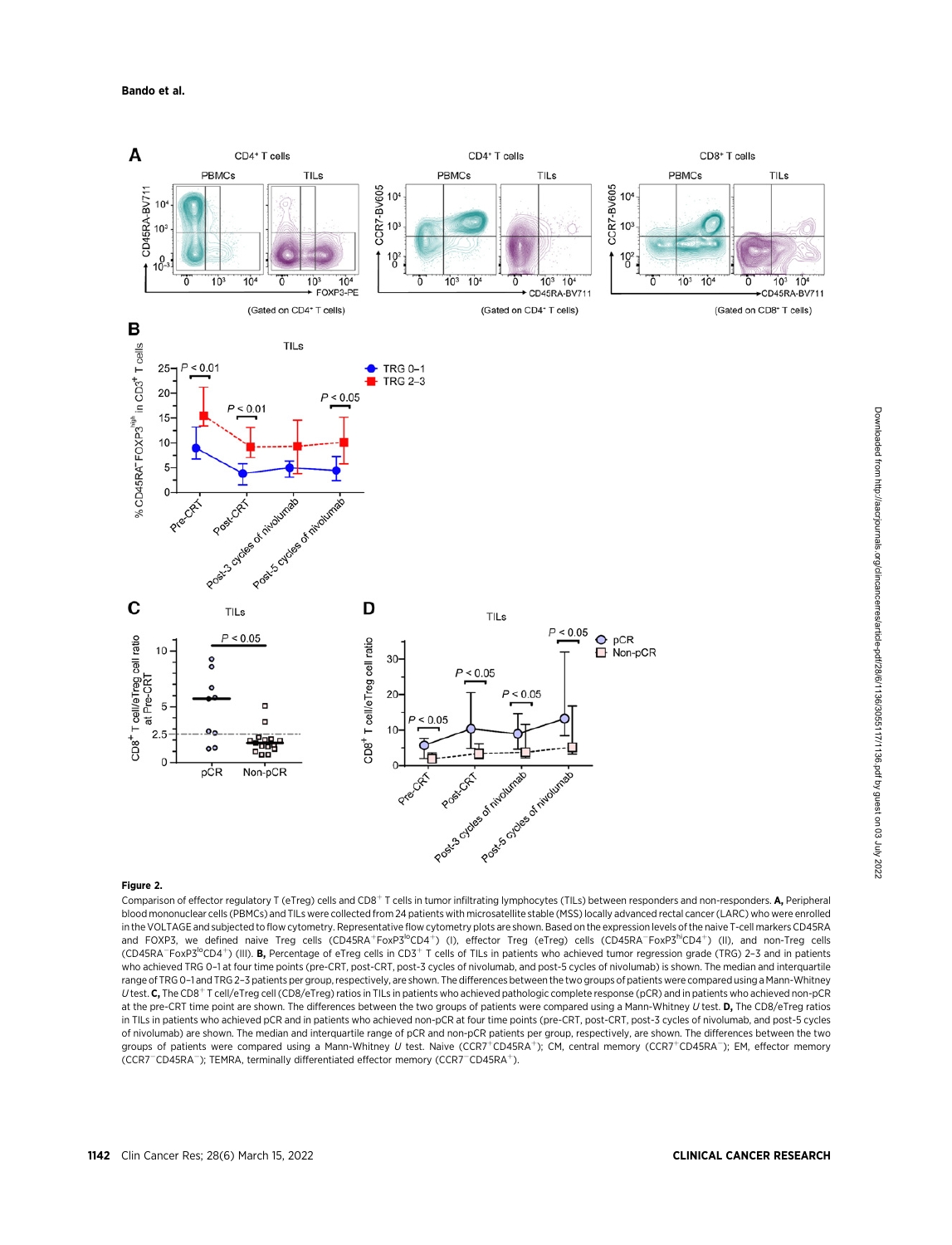

#### Figure 3.

Ki-67, PD-1, and CTLA-4 expression by CD8<sup>+</sup> and CD4<sup>+</sup> T cells in TILs in MSS LARC group and TMB in both the MSS LARC and MSI-H LARC groups. **A**, Ki-67, PD-1, and CTLA-4 expression by CD8<sup>+</sup> T cells in tumor infiltrating lymphocytes (TILs) in patients who achieved tumor regression grade (TRG) 0-1 and in patients who achieved TRG 2-3 at pre-CRT are shown. The differences between the two groups of patients were compared using a Mann-Whitney U test. B, PD-1 expression by both CD8<sup>+</sup> T cells and effector memory cells (T<sub>EM</sub>) in TILs in patients who achieved TRG 0-1 and in patients who achieved TRG 2-3 at both the pre-CRT and post-CRT time are shown. The differences between the two groups of patients were compared using a Mann-Whitney U test. Because PD-1 expression could not be correctly evaluated during nivolumab therapy due to crossing with the PD-1 antibody, the data obtained after nivolumab therapy are not shown. C, CTLA-4 expression by both CD8<sup>+</sup> T cells and the T<sub>EM</sub> subset in TILs in patients who achieved TRG 0-1 and in patients who achieved TRG 2-3 at four time points (pre-CRT, post-CRT, post-3 cycles of nivolumab, and post-5 cycles of nivolumab) are shown. The differences between the two groups of patients were compared using a Mann-Whitney U test. **D,** CTLA-4 expression by both CD4<sup>+</sup> T cells and the T<sub>EM</sub> subtype in TILs in patients who achieved TRG 0-1 and in patients who achieved TRG 2-3 at four time points (pre-CRT, post-CRT, post-3 cycles of nivolumab, and post-5 cycles of nivolumab) are shown. The differences between the two groups of patients were compared using a Mann-Whitney U test. E, The tumor mutational burden (TMB) in pre-CRT samples in patients with microsatellite instability-high (MSI-H) locally advanced rectal cancer and in patients with microsatellite stable (MSS) LARC is shown (median 13.2/Mbp vs. median 0.99/Mbp). The differences between the two groups of patients were compared using a Mann-Whitney U test. F. The TMB in pre-CRT samples in patients with MSS LARC who achieved TRG 0–1 (median 1.45 mutations/Mbp) and in patients who achieved TRG 2–3 (median 0.84 mutations/Mbp) is shown. The differences between the two groups of patients were compared using a Mann-Whitney U test.  $T_{EM}$ , effector memory (CCR7<sup>-</sup>CD45RA<sup>-</sup>).

biomarker analyses to select the optimal beneficiaries of our study treatment. According to analyses using pre-CRT biopsy samples from our limited cohort, a 75% pCR rate was observed in patients with PD-L1/TPS-positive tumor samples. A promising pCR rate of 78% was also observed in patients with high  $(\geq 2.5)$  CD8/eTreg ratio in TILs. Given that pCR rates of 13%–17% in patients with negative PD-L1 expression or low (< 2.5) CD8/eTreg ratios in TILs are consistent with those of previous phase II/III clinical trials that investigated CRT followed by radical surgery, the synergistic effect of CRT plus nivolumab might be more evident in patients with positive PD-L1 expression or high CD8/ eTreg ratios in TILs. In patients with both positive PD-L1 expression and high CD8/eTreg ratios, the highest pCR rate (100%; 5/5) was observed. As PD-L1 expression is related to the immunogenicity of tumor cells and elevated CD8/eTreg ratio in TILs is related to the potentiality of immune cells (33), those might be independent predictive factors and potential biomarkers to identify patients in whom our sequential therapy may be most effective. Because these findings came from small sample size analyses, future investigations with larger sample sizes are warranted.

Estimates of high efficacy were observed in the pre-CRT samples of patients with MSS LARC with a higher TMB. Because TMB is associated with a high frequency of neoantigens (41), those patients might be expected to have a higher efficacy similar to that observed in MSI-H LARC. In addition, both cases with CMS1 indicated pCR. While CMS1 is associated with gene expression of diffuse immune infiltrate (39), predicting efficacies of ICI, patients with other CMS levels had pCR rates of 29%–40%. Analyses with larger samples are needed to confirm the higher efficacy of ICIs in patients with CMS1.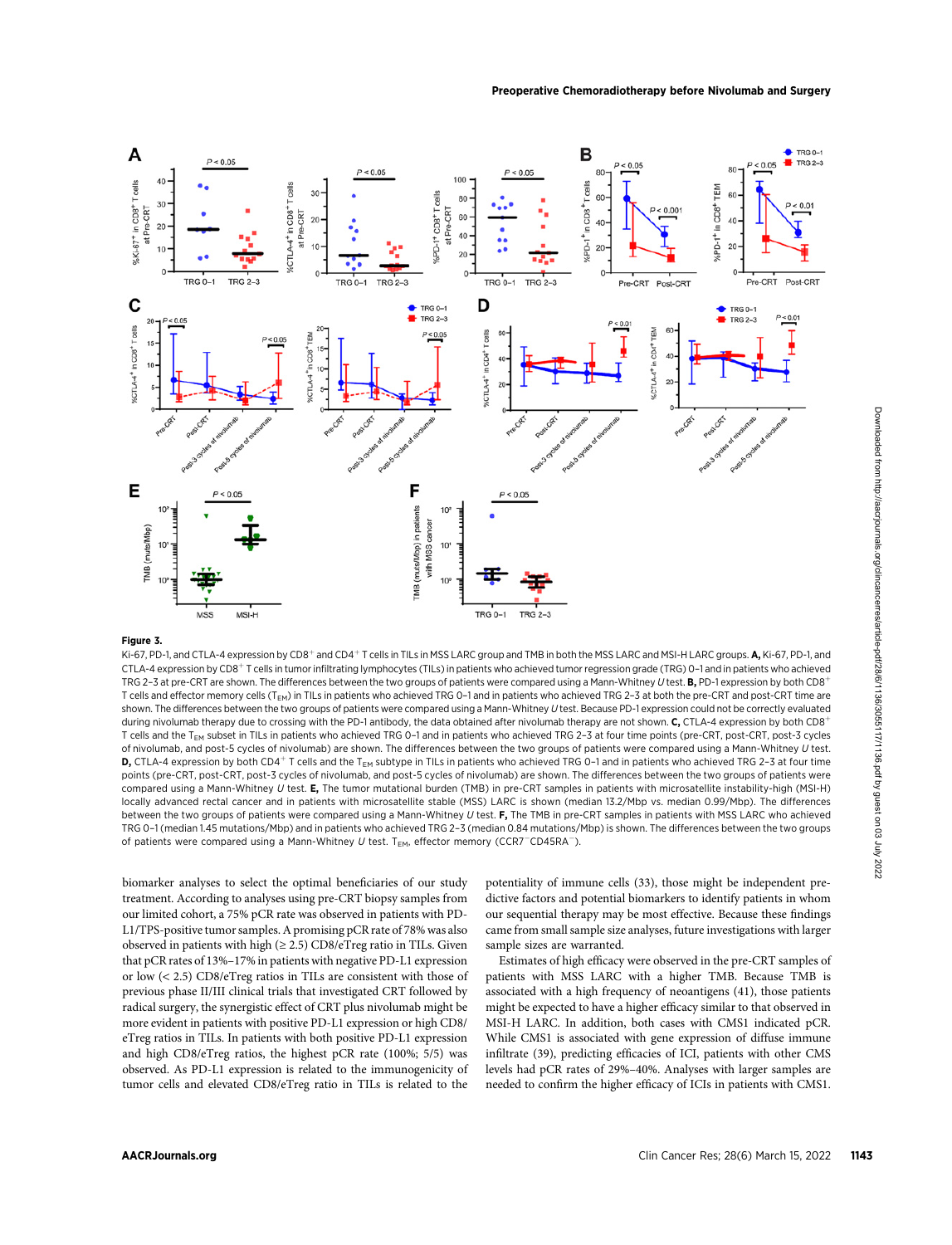Higher Ki-67, CTLA-4, and PD-1 expression by  $CD8<sup>+</sup>$  T cells in TILs was also higher in the pre-CRT samples of patients with TRG 0–1 than in those with TRG 2–3. These findings were consistent with those of previous reports on ICI treatments in various types of solid tumors, including MSS colon cancer responders treated with preoperative nivolumab plus ipilimumab in the Dutch NICHE study. (9, 35)

In contrast, CTLA-4 expression by both  $CD8^+$  and  $CD4^+$  T cells in TILs was high after the administration of nivolumab in poor responders; this was particularly evident in the T<sub>EM</sub> cell subset of the TILs. In addition, tumor-infiltrating eTreg cells, which can be decreased with ipilimumab, were highly elevated in poor responders (42). These findings suggest that the addition of ipilimumab might overcome resistance to the sequential combination of CRT plus ICIs. We are currently investigating the efficacy of this approach using the sequential combination of CRT plus nivolumab and ipilimumab in an ongoing study of patients with MSS LARC (VOLTAGE Cohort D). Further clinical and translational analyses will elucidate the situations in which CRT plus anti–PD-1 monotherapy, or the anti–PD-1 plus anti–CTLA-4 doublet should be used based on predictive biomarkers, leading to precision immunotherapy with higher efficacy rates and milder toxicities in the future.

Our study had several limitations. This was a nonrandomized, phase I/II study with a relatively small sample size. Although promising pCR rates were reported, long-term survival data has not been reported. To confirm the survival benefits of the sequential combination of CRT with ICIs, confirmatory, international, randomized phase III trials comparing standard CRT to our sequential combination, especially in patients with MSS LARC with biomarker selected populations, (PD-L1/TPS positive and/or high CD8/eTreg ratios) are needed.

In conclusion, preoperative CRT followed by nivolumab and radical surgery, which was associated with only mild toxicities, may also be associated with increased efficacy in patients with MSS LARC, as indicated by the promising pCR results observed. PD-L1 TPS expression and an elevated CD8/eTreg ratio in TILs appear to be positive predictors of nivolumab efficacy, warranting further study in a larger cohort.

#### Authors' Disclosures

H. Bando reports grants from Ono Pharmaceutical during the conduct of the study as well as grants from Sysmex and AstraZeneca and other support from Taiho Pharmaceutical and Eli Lilly outside the submitted work. Y. Tsukada reports grants from Ono Pharmaceutical Co., Ltd. during the conduct of the study. K. Inamori reports grants from Ono Pharmaceutical Co., Ltd. during the conduct of the study. Y. Togashi reports grants and personal fees from Ono Pharmaceutical, BMS, and Chugai Pharmaceutical; personal fees from MSD; and grants from Kotai Biotechnologies, Daiichi Sankyo, and Kortuc outside the submitted work. D. Kotani reports grants and personal fees from Ono and MSD; personal fees from Pfizer, Taiho, Daiichi-Sankyo, Takeda, Chugai, Eli Lilly, Bristol Myers Squibb, and Merck Biopharma; and grants from Novartis, Janssen, IQVIA, Syneos, and CMIC Shift Zero outside the submitted work. S. Yuki reports personal fees from Ono Pharmaceutical Co., Ltd. and Bristol-Myers Squibb Co., Ltd. outside the submitted work. Y. Komatsu reports grants and personal fees from Ono Pharmaceutical Co., Ltd., Chugai, BMS, Taiho, Lilly, Nipro, and Sanofi outside the submitted work. T. Kato reports personal fees from Chugai Pharmaceutical Co., Ltd and Ono Pharmaceutical Co., Ltd. outside the submitted work. A. Sato reports grants from Ono Pharmaceutical Co., Ltd. during the conduct of the study as well as grants from MSD, Eisai Pharma, Taiho Pharma, Takeda Pharma, Bayer Pharma, Rakuten Medical Pharma, Oncolys Bio Pharma, and AstraZeneca Pharma outside the submitted work. H. Nishikawa reports grants and other support from Ono Pharmaceutical Co., Ltd., Chugai Pharmaceuticals, Bristol Myers Squibb, and MSD Pharmaceutical and grants from Taiho Pharmaceutical, Daiichi-Sankyo, Kyowa Kirin, Zenyaku Kogyo, Oncolys BioPharma, Debiopharma, Asahi-Kasei, Sysmex, Fujifilm, SRL, Astellas Pharmaceuticals, Sumitomo Dainippon Pharma, and Beckton Dickinson Japan outside the submitted work. M. Ito reports grants from Ono Pharmaceutical Co., Ltd. during the conduct of the study as well as grants from Nippon Covidien Ltd., Akita Sumitomo Bakelite Co., Ltd., Indivumed GmbH, Muranaka Medical Instruments Co., Ltd., Fujifilm Corporation, EP-CRSU Co., Ltd., Fujita Medical Instruments Co., Ltd., and Kawasumi Laboratories, Incorporated; grants and personal fees from Johnson & Johnson K.K. Medical Company; and personal fees from Olympus Corporation, Taiho Pharmaceutical Co., Ltd., Applied Medical Japan, Covidien Japan Inc., Daiichi Sankyo Company, Limited, Tsumura & Co., Sanofi K.K., Miyarisan Pharmaceutical Co., Ltd., Rakuten Medical, Kotobuki Medical Inc., and Chugai Pharmaceutical Co., Ltd. outside the submitted work. T. Yoshino reports grants from Ono Pharmaceutical Co., Ltd. during the conduct of the study as well as grants from Taiho Pharmaceutical Co., Ltd., Sumitomo Dainippon Pharma Co., Ltd., Chugai Pharmaceuticals Co., Ltd., Amgen K.K., MSD K.K., Daiichi Sankyo Co., Ltd., Sanofi K.K., and Parexel International Corp. outside the submitted work. No disclosures were reported by the other authors.

#### Authors' Contributions

H. Bando: Conceptualization, resources, investigation, writing–original draft. Y. Tsukada: Conceptualization, resources, investigation, writing–original draft. K. Inamori: Resources, investigation. Y. Togashi: Investigation, writing–review and editing. S. Koyama: Resources, writing–review and editing. D. Kotani: Resources, writing–review and editing. S. Fukuoka: Resources, investigation, writing–review and editing. S. Yuki: Resources, investigation, writing–review and editing. Y. Komatsu: Resources, investigation, writing–review and editing. S. Homma: Resources, investigation, writing–review and editing. A. Taketomi: Resources, investigation, writing–review and editing. M. Uemura: Resources, investigation, writing–review and editing. T. Kato: Resources, investigation, writing–review and editing. M. Fukui: Validation, investigation, writing–review and editing. M. Wakabayashi: Formal analysis, writing–review and editing. N. Nakamura: Resources, investigation, writing–review and editing. M. Kojima: Resources, investigation, writing– review and editing. H. Kawachi: Validation, investigation, writing–review and editing. R. Kirsch: Validation, investigation, writing–review and editing. T. Yoshida: Validation, investigation, writing–review and editing. Y. Suzuki: Formal analysis, supervision, investigation, writing–review and editing. A. Sato: Data curation, formal analysis, project administration, writing–review and editing. H. Nishikawa: Formal analysis, supervision, writing–review and editing. M. Ito: Conceptualization, supervision, investigation, writing–review and editing. T. Yoshino: Conceptualization, supervision, funding acquisition, writing–original draft.

#### Acknowledgments

This investigator-initiated trial was funded by Ono Pharmaceuticals Co., Ltd. We would like to express special thanks to all participating patients, their families, all participating investigators, the members of the data and safety monitoring board [Atsushi Sato (Hirosaki University), Keiji Koda (Teikyo University Chiba Medical Centre), and Koji Oba (Tokyo University)], the members of the radiation assessment committee [Hidenobu Tachibana, Naoki Nakamura, and Tetsuo Akimoto (National Cancer Centre Hospital East)], the members of the central surgical assessment committee [Ichiro Takemasa (Sapporo Medical University), Koki Otsuka (Iwate Medical University), and Masayoshi Nakanishi (Kyoto Prefectural University)], technical assistants (Miyuki Nakai, Chie Haijima, Megumi Hoshino, Kumiko Yoshida, Tomoka Takaku, Konomi Onagawa, Megumi Takemura, Yumi Osada, Miho Ozawa, and Yuka Nakamura), and Ayako Suzuki and Erina Ishikawa (University of Tokyo) for gene analysis. The VOLTAGE study is an investigator-initiated investigational new drug (IND) clinical trial. A research grant and nivolumab were provided by Ono Pharmaceutical Co., Ltd. (Osaka, Japan).

The costs of publication of this article were defrayed in part by the payment of page charges. This article must therefore be hereby marked advertisement in accordance with 18 U.S.C. Section 1734 solely to indicate this fact.

Received September 5, 2021; revised October 12, 2021; accepted January 19, 2022; published first January 20, 2022.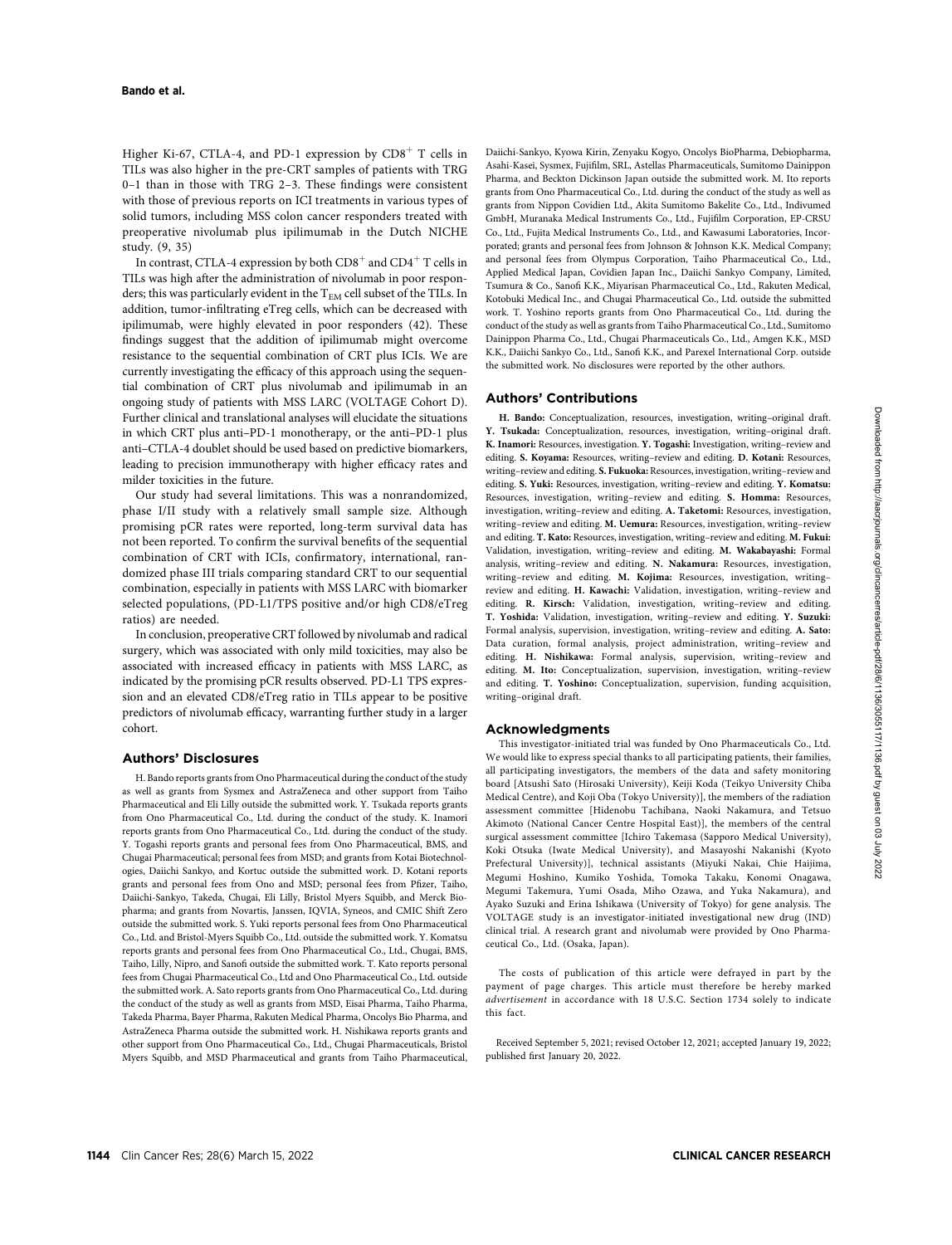- 1. Sung H, Ferlay J, Siegel RL, Laversanne M, Soerjomataram I, Jemal A, et al. Global cancer statistics 2020: GLOBOCAN estimates of incidence and mortality worldwide for 36 cancers in 185 countries. CA Cancer J Clin 2021;71:209–49.
- 2. Heald RJ, Husband EM, Ryall RD. The mesorectum in rectal cancer surgery–the clue to pelvic recurrence? Br J Surg 1982;69:613–6.
- 3. Lowry AC, Simmang CL, Boulos P, Farmer KC, Finan PJ, Hyman N, et al. Consensus statement of definitions for anorectal physiology and rectal cancer: report of the tripartite consensus conference on definitions for anorectal physiology and rectal cancer, Washington, D.C., May 1, 1999. Dis Colon Rectum 2001;44:915–9.
- 4. Sauer R, Becker H, Hohenberger W, Rodel C, Wittekind C, Fietkau R, et al. Preoperative versus postoperative chemoradiotherapy for rectal cancer. N Engl J Med 2004;351:1731–40.
- 5. Hodi FS, O'Day SJ, McDermott DF, Weber RW, Sosman JA, Haanen JB, et al. Improved survival with ipilimumab in patients with metastatic melanoma. N Engl J Med 2010;363:711–23.
- 6. Kang YK, Boku N, Satoh T, Ryu MH, Chao Y, Kato K, et al. Nivolumab in patients with advanced gastric or gastro-oesophageal junction cancer refractory to, or intolerant of, at least two previous chemotherapy regimens (ONO-4538-12, ATTRACTION-2): a randomised, double-blind, placebo-controlled, phase 3 trial. Lancet 2017;390:2461–71.
- 7. Kato K, Cho BC, Takahashi M, Okada M, Lin CY, Chin K, et al. Nivolumab versus chemotherapy in patients with advanced oesophageal squamous cell carcinoma refractory or intolerant to previous chemotherapy (ATTRACTION-3): a multicentre, randomised, open-label, phase 3 trial. Lancet Oncol 2019;20: 1506–17.
- 8. Le DT, Uram JN, Wang H, Bartlett BR, Kemberling H, Eyring AD, et al. PD-1 blockade in tumors with mismatch-repair deficiency. N Engl J Med 2015;372: 2509–20.
- 9. Chalabi M, Fanchi LF, Dijkstra KK, Van den Berg JG, Aalbers AG, Sikorska K, et al. Neoadjuvant immunotherapy leads to pathological responses in MMR-proficient and MMR-deficient early-stage colon cancers. Nat Med 2020;26:566–76.
- 10. Chen EX, Jonker DJ, Loree JM, Kennecke HF, Berry SR, Couture F, et al. Effect of combined immune checkpoint inhibition vs best supportive care alone in patients with advanced colorectal cancer: The Canadian Cancer Trials Group CO.26 study. JAMA Oncol 2020;6:831–8.
- 11. Kawazoe A, Kuboki Y, Shinozaki E, Hara H, Nishina T, Komatsu Y, et al. Multicenter phase 1/2 Trial of napabucasin and pembrolizumab in patients with metastatic colorectal cancer (EPOC1503/SCOOP Trial). Clin Cancer Res 2020; 26:5887–94.
- 12. Fukuoka S, Hara H, Takahashi N, Kojima T, Kawazoe A, Asayama M, et al. Regorafenib plus nivolumab in patients with advanced gastric or colorectal cancer: an open-label, dose-escalation, and dose-expansion phase Ib trial (REGONIVO, EPOC1603). J Clin Oncol 2020;38:2053–61.
- 13. Cousin S, Cantarel C, Guegan JP, Gomez-Roca C, Metges JP, Adenis A, et al. Regorafenib-avelumab combination in patients with microsatellite stable colorectal cancer (REGOMUNE): a single-arm, open-label, phase II trial. Clin Cancer Res 2021;27:2139–47.
- 14. Segal NH, Cercek A, Ku G, Wu AJ, Rimner A, Khalil DN, et al. Phase II singlearm study of durvalumab and tremelimumab with concurrent radiotherapy in patients with mismatch repair-proficient metastatic colorectal cancer. Clin Cancer Res 2021;27:2200–8.
- 15. Deng L, Liang H, Burnette B, Beckett M, Darga T, Weichselbaum RR, et al. Irradiation and anti-PD-L1 treatment synergistically promote antitumor immunity in mice. J Clin Invest 2014;124:687–95.
- 16. Dovedi SJ, Adlard AL, Lipowska-Bhalla G, McKenna C, Jones S, Cheadle EJ, et al. Acquired resistance to fractionated radiotherapy can be overcome by concurrent PD-L1 blockade. Cancer Res 2014;74:5458–68.
- 17. Demaria S, Golden EB, Formenti SC. Role of local radiation therapy in cancer immunotherapy. JAMA Oncol 2015;1:1325–32.
- 18. Sharabi AB, Nirschl CJ, Kochel CM, Nirschl TR, Francica BJ, Velarde E, et al. Stereotactic radiation therapy augments antigen-specific PD-1-mediated antitumor immune responses via cross-presentation of tumor antigen. Cancer Immunol Res 2015;3:345–55.
- 19. Park SS, Dong H, Liu X, Harrington SM, Krco CJ, Grams MP, et al. PD-1 restrains radiotherapy-induced abscopal effect. Cancer Immunol Res 2015;3: 610–9.
- 20. Wei J, Montalvo-Ortiz W, Yu L, Krasco A, Ebstein S, Cortez C, et al. Sequence of alphaPD-1 relative to local tumor irradiation determines the induction of abscopal antitumor immune responses. Sci Immunol 2021;6: eabg0117.
- 21. Sundahl N, Seremet T, Van Dorpe J, Neyns B, Ferdinande L, Meireson A, et al. Phase 2 trial of nivolumab combined with stereotactic body radiation therapy in patients with metastatic or locally advanced inoperable melanoma. Int J Radiat Oncol Biol Phys 2019;104:828–35.
- 22. Sundahl N, Vandekerkhove G, Decaestecker K, Meireson A, De Visschere P, Fonteyne V, et al. Randomized phase 1 trial of pembrolizumab with sequential versus concomitant stereotactic body radiotherapy in metastatic urothelial carcinoma. Eur Urol 2019;75:707–11.
- 23. Theelen W, Peulen HMU, Lalezari F, van der Noort V, de Vries JF, Aerts J, et al. Effect of pembrolizumab after stereotactic body radiotherapy vs pembrolizumab alone on tumor response in patients with advanced non-small cell lung cancer: Results of the PEMBRO-RT phase 2 randomized clinical trial. JAMA Oncol 2019;5:1276–82.
- 24. Antonia SJ, Villegas A, Daniel D, Vicente D, Murakami S, Hui R, et al. Durvalumab after chemoradiotherapy in stage III non-small-cell lung cancer. N Engl J Med 2017;377:1919–29.
- 25. Antonia SJ, Villegas A, Daniel D, Vicente D, Murakami S, Hui R, et al. Overall survival with durvalumab after chemoradiotherapy in stage III NSCLC. N Engl J Med 2018;379:2342–50.
- 26. Bando H, Tsukada Y, Ito M, Yoshino T. Novel immunological approaches in the treatment of locally advanced rectal cancer. Clin Colorectal Cancer 2021.
- 27. Saito T, Nishikawa H, Wada H, Nagano Y, Sugiyama D, Atarashi K, et al. Two  $FOXP3(+)CD4(+)$  T cell subpopulations distinctly control the prognosis of colorectal cancers. Nat Med 2016;22:679–84.
- 28. George TJ, Allegra CJ, Yothers G. Neoadjuvant Rectal (NAR) score: a new surrogate endpoint in rectal cancer clinical trials. Current Colorectal Cancer Reports 2015;11:275–80.
- 29. Trakarnsanga A, Gonen M, Shia J, Nash GM, Temple LK, Guillem JG, et al. Comparison of tumor regression grade systems for locally advanced rectal cancer after multimodality treatment. J Natl Cancer Inst 2014;106: dju248.
- 30. Miyara M, Yoshioka Y, Kitoh A, Shima T, Wing K, Niwa A, et al. Functional delineation and differentiation dynamics of human  $CD4+T$  cells expressing the FoxP3 transcription factor. Immunity 2009;30:899–911.
- 31. Togashi Y, Shitara K, Nishikawa H. Regulatory T cells in cancer immunosuppression - implications for anticancer therapy. Nat Rev Clin Oncol 2019; 16:356–71.
- 32. Tran DQ, Ramsey H, Shevach EM. Induction of FOXP3 expression in naive human CD4+FOXP3 T cells by T-cell receptor stimulation is transforming growth factor-beta dependent but does not confer a regulatory phenotype. Blood 2007;110:2983–90.
- 33. Kumagai S, Togashi Y, Kamada T, Sugiyama E, Nishinakamura H, Takeuchi Y, et al. The PD-1 expression balance between effector and regulatory T cells predicts the clinical efficacy of PD-1 blockade therapies. Nat Immunol 2020;21: 1346–58.
- 34. Huang AC, Postow MA, Orlowski RJ, Mick R, Bengsch B, Manne S, et al. T-cell invigoration to tumour burden ratio associated with anti-PD-1 response. Nature 2017;545:60–5.
- 35. Kamphorst AO, Pillai RN, Yang S, Nasti TH, Akondy RS, Wieland A, et al. Proliferation of PD-1+ CD8 T cells in peripheral blood after PD-1-targeted therapy in lung cancer patients. Proc Natl Acad Sci U S A 2017;114:4993–8.
- 36. de Rosa N, Rodriguez-Bigas MA, Chang GJ, Veerapong J, Borras E, Krishnan S, et al. DNA mismatch repair deficiency in rectal cancer: benchmarking its impact on prognosis, neoadjuvant response prediction, and clinical cancer genetics. J Clin Oncol 2016;34:3039–46.
- 37. Petrelli F, Sgroi G, Sarti E, Barni S. Increasing the interval between neoadjuvant chemoradiotherapy and surgery in rectal cancer: a meta-analysis of published studies. Ann Surg 2016;263:458–64.
- 38. Lefevre JH, Mineur L, Kotti S, Rullier E, Rouanet P, de Chaisemartin C, et al. Effect of interval (7 or 11 weeks) between neoadjuvant radiochemotherapy and surgery on complete pathologic response in rectal cancer: a multicenter, randomized, controlled trial (GRECCAR-6). J Clin Oncol 2016; 34:3773–80.
- 39. Garcia-Aguilar J, Chow OS, Smith DD, Marcet JE, Cataldo PA, Varma MG, et al. Effect of adding mFOLFOX6 after neoadjuvant chemoradiation in